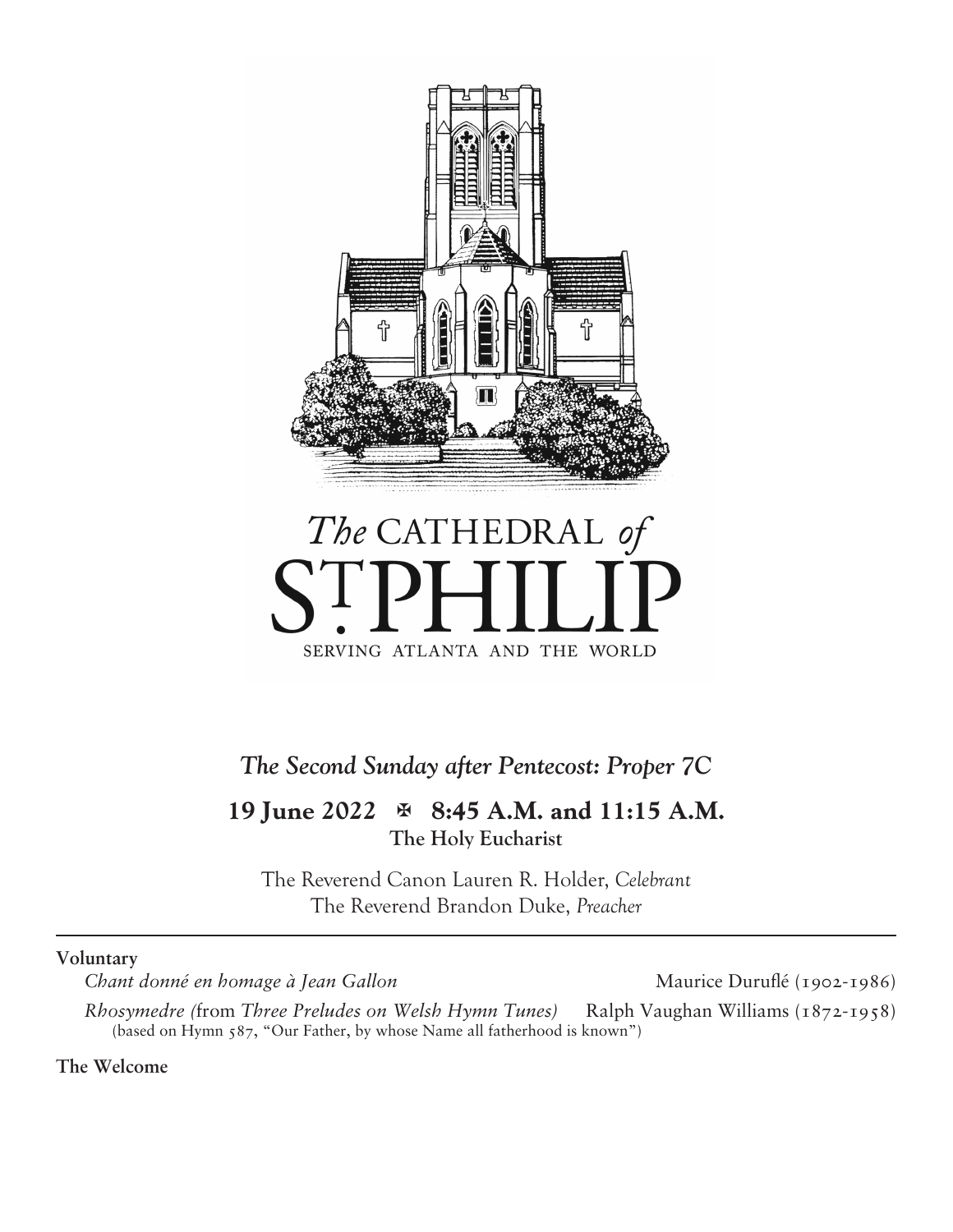## THE WORD OF GOD

**The Processional: Hymn 686** *music: Nettleton, melody from A Repository of Sacred Music, Part II, 1813; harm. Gerre Hancock (1934-2012) words: Robert Robinson (1735-1790), alt.*



### **The Opening Acclamation**

*Celebrant* Blessed be God: Father, Son, and Holy Spirit.

*All* **And blessed be God's kingdom, now and for ever. Amen.**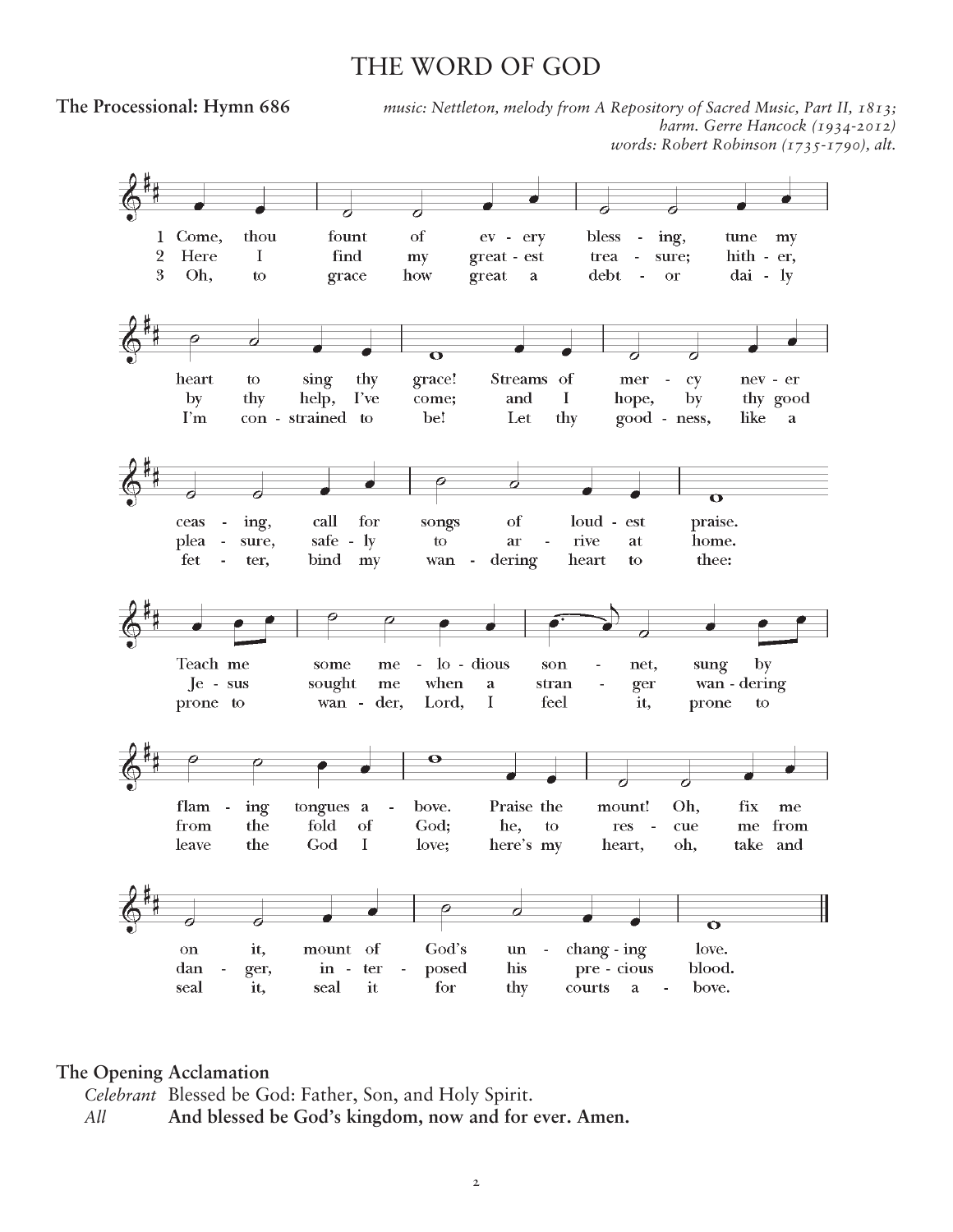### **The Collect for Purity**

Almighty God, to you all hearts are open, all desires known, and from you no secrets are hid: Cleanse the thoughts of our hearts by the inspiration of your Holy Spirit, that we may perfectly love you, and worthily magnify your holy Name; through Christ our Lord. **Amen.**

### *All sing.*

**The Gloria in excelsis** *setting: S 280, Robert Powell (b. 1932)*

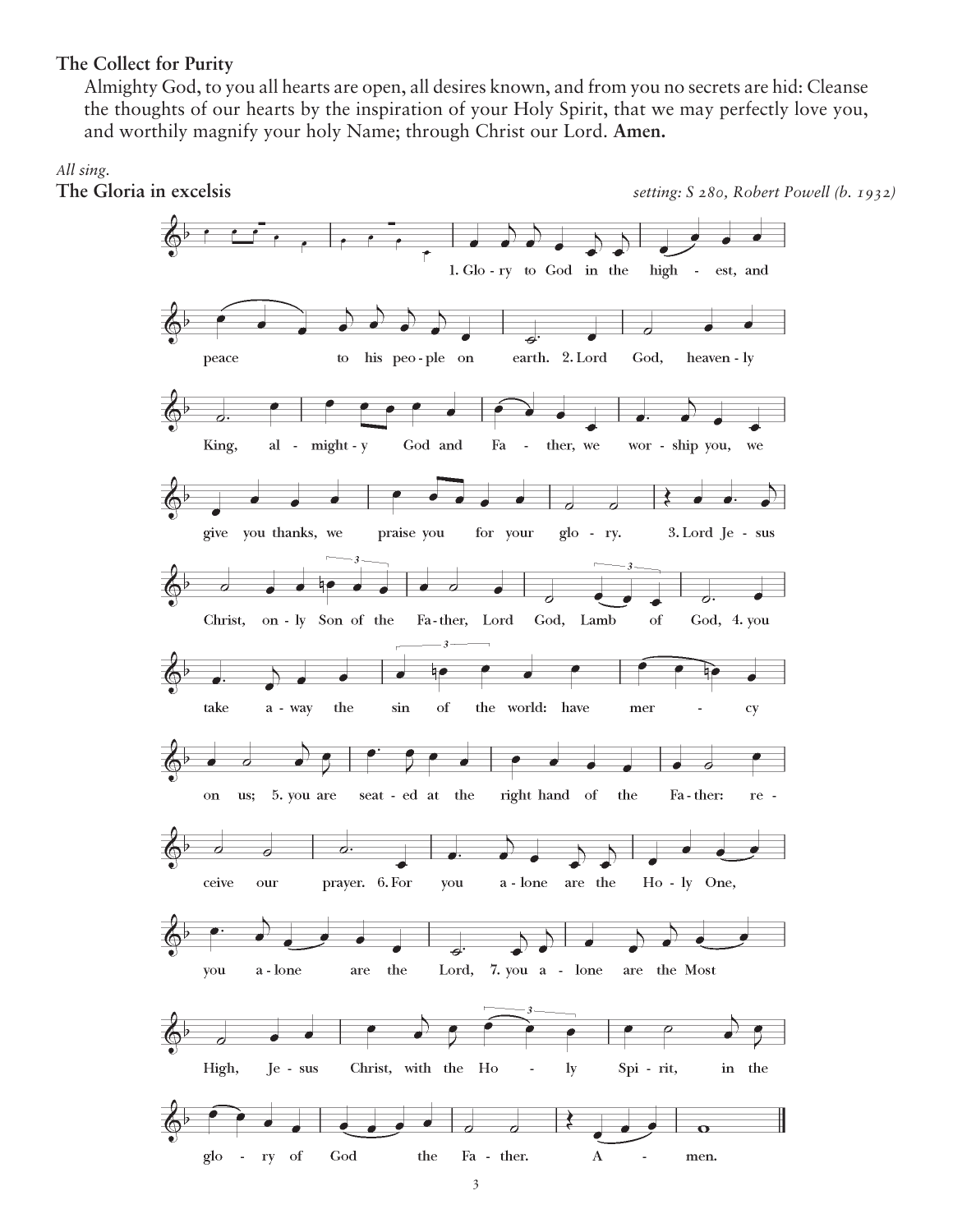### **The Collect of the Day: Proper 7**

*Celebrant* The Lord be with you.

*All* **And also with you.**

*Celebrant* Let us pray.

O Lord, make us have perpetual love and reverence for your holy Name, for you never fail to help and govern those whom you have set upon the sure foundation of your loving-kindness; through Jesus Christ our Lord, who lives and reigns with you and the Holy Spirit, one God, for ever and ever. **Amen.**

# **The Epistle** Galatians 3:23-29

*Lector* A Reading from The Letter of Paul to the Galatians.

Now before faith came, we were imprisoned and guarded under the law until faith would be revealed. Therefore the law was our disciplinarian until Christ came, so that we might be justified by faith. But now that faith has come, we are no longer subject to a disciplinarian, for in Christ Jesus you are all children of God through faith. As many of you as were baptized into Christ have clothed yourselves with Christ. There is no longer Jew or Greek, there is no longer slave or free, there is no longer male and female; for all of you are one in Christ Jesus. And if you belong to Christ, then you are Abraham's offspring, heirs according to the promise.

| Lector | The Word of the Lord. |
|--------|-----------------------|
| All    | Thanks be to God.     |

*At 11:15 a.m. all sing*

**The Gradual: Psalm 22:18-27** Simplified Anglican chant S-415: melody, Jerome Meachen BCP, p. 610



- 18 Be not far away, O / LORD; \* you are my strength;  $\checkmark$  hasten to / help me.
- 19 Save me from the / sword, \*

my life from the power of the / dog.

- 20 Save me from the / lion's mouth, \* my wretched body from the horns of wild / bulls.
- 21 I will declare your Name to my / brethren; \* in the midst of the congregation I will / praise you.
- 22 Praise the LORD, you that / fear him; \*

stand in awe of him, O offspring of Israel;  $\checkmark$  all you of Jacob's line, give / glory.

- 23 For he does not despise nor abhor the poor in their poverty;  $\checkmark$ 
	- neither does he hide his / face from them; \*

but when they cry to him he / hears them.

24 My praise is of him in the great as- / sembly;  $*$ 

I will perform my vows in the presence of those who / worship him.

- 25 The poor shall eat and be satisfied, and those who seek the LORD shall / praise him: \* "May your heart live for / ever!"
- 26 All the ends of the earth shall remember and turn to the / LORD, \* and all the families of the nations shall bow be- / fore him.
- $27$  For kingship belongs to the / LORD;  $*$ he rules over the / nations.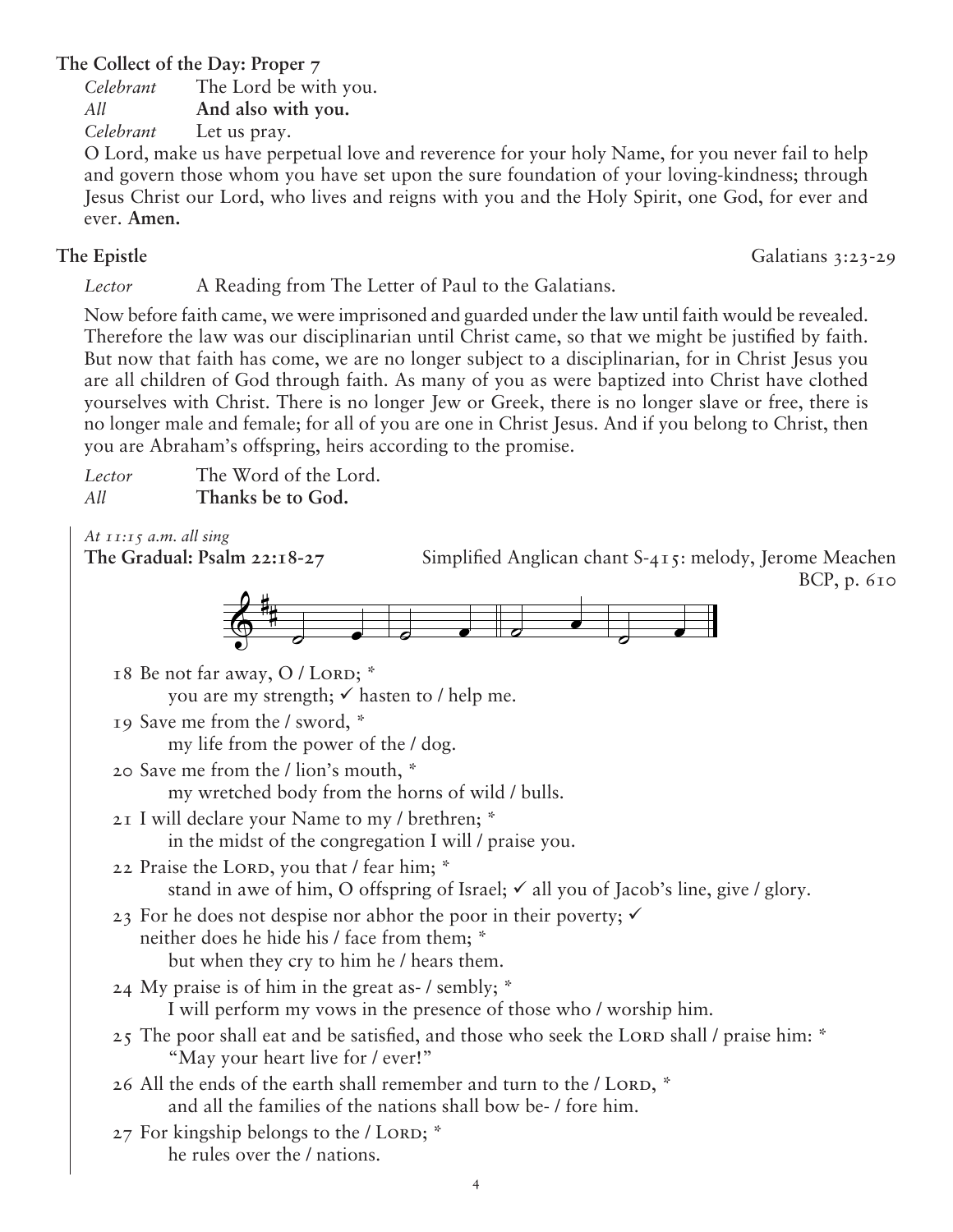*All stand.* 

**The Sequence: Hymn 658** *music: Martyrdom, melody and bass Hugh Wilson (1764-1824), adapt. and harm. Robert Smith (1780-1829) words: New Version of the Psalms of David, 1696, alt.; para. of Psalm 42:1-7*

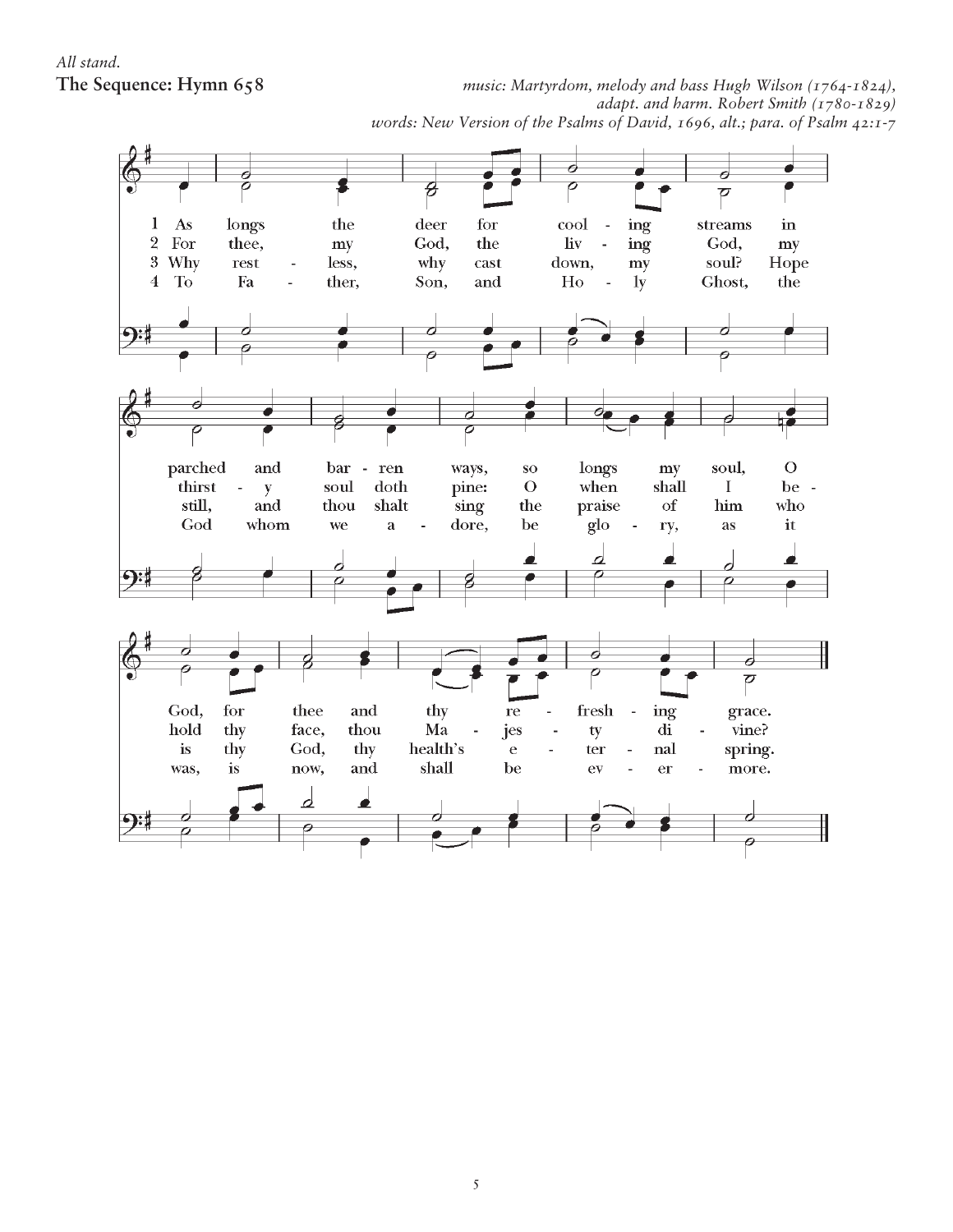### *All remain standing.* **The Holy Gospel** Luke 8:26-39

*Gospeler* The Holy Gospel of our Lord Jesus Christ according to Luke. *All* **Glory to you, Lord Christ.**

Jesus and his disciples arrived at the country of the Gerasenes, which is opposite Galilee. As he stepped out on land, a man of the city who had demons met him. For a long time he had worn no clothes, and he did not live in a house but in the tombs. When he saw Jesus, he fell down before him and shouted at the top of his voice, "What have you to do with me, Jesus, Son of the Most High God? I beg you, do not torment me" — for Jesus had commanded the unclean spirit to come out of the man. (For many times it had seized him; he was kept under guard and bound with chains and shackles, but he would break the bonds and be driven by the demon into the wilds.) Jesus then asked him, "What is your name?" He said, "Legion"; for many demons had entered him. They begged him not to order them to go back into the abyss.

Now there on the hillside a large herd of swine was feeding; and the demons begged Jesus to let them enter these. So he gave them permission. Then the demons came out of the man and entered the swine, and the herd rushed down the steep bank into the lake and was drowned.

When the swineherds saw what had happened, they ran off and told it in the city and in the country. Then people came out to see what had happened, and when they came to Jesus, they found the man from whom the demons had gone sitting at the feet of Jesus, clothed and in his right mind. And they were afraid. Those who had seen it told them how the one who had been possessed by demons had been healed. Then all the people of the surrounding country of the Gerasenes asked Jesus to leave them; for they were seized with great fear. So he got into the boat and returned. The man from whom the demons had gone begged that he might be with him; but Jesus sent him away, saying, "Return to your home, and declare how much God has done for you." So he went away, proclaiming throughout the city how much Jesus had done for him.

| Gospeler | The Gospel of the Lord.     |
|----------|-----------------------------|
| All      | Praise to you, Lord Christ. |

**The Sermon** The Rev. Brandon Duke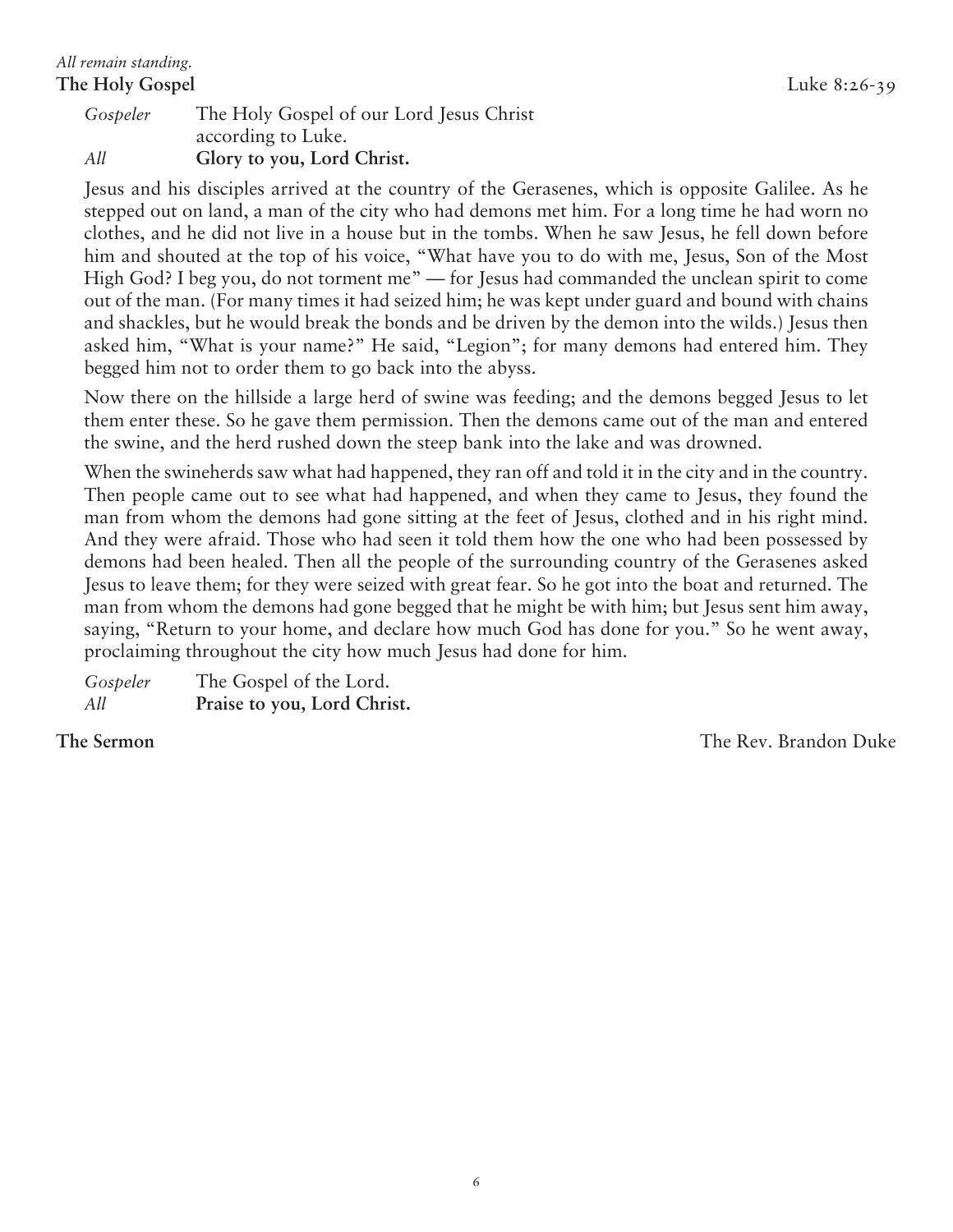# *All stand*

**The Nicene Creed**

*Celebrant* With Christians across time and around the world, we say together the Nicene Creed.

| All | We believe in one God,<br>the Father, the Almighty,<br>maker of heaven and earth,<br>of all that is, seen and unseen.                                                                                                                                                                                                                                                                                                                               |
|-----|-----------------------------------------------------------------------------------------------------------------------------------------------------------------------------------------------------------------------------------------------------------------------------------------------------------------------------------------------------------------------------------------------------------------------------------------------------|
|     | We believe in one Lord, Jesus Christ,<br>the only Son of God,<br>eternally begotten of the Father,<br>God from God, Light from Light,<br>true God from true God,<br>begotten, not made,                                                                                                                                                                                                                                                             |
|     | of one Being with the Father.<br>Through him all things were made.<br>For us and for our salvation<br>he came down from heaven:<br>by the power of the Holy Spirit<br>he became incarnate from the Virgin Mary,                                                                                                                                                                                                                                     |
|     | and was made man.<br>For our sake he was crucified under Pontius Pilate;<br>he suffered death and was buried.<br>On the third day he rose again<br>in accordance with the Scriptures;<br>he ascended into heaven<br>and is seated at the right hand of the Father.<br>He will come again in glory to judge the living and the dead,                                                                                                                 |
|     | and his kingdom will have no end.<br>We believe in the Holy Spirit, the Lord, the giver of life,<br>who proceeds from the Father.<br>With the Father and the Son he is worshiped and glorified.<br>He has spoken through the Prophets.<br>We believe in one holy catholic and apostolic Church.<br>We acknowledge one baptism for the forgiveness of sins.<br>We look for the resurrection of the dead,<br>and the life of the world to come. Amen. |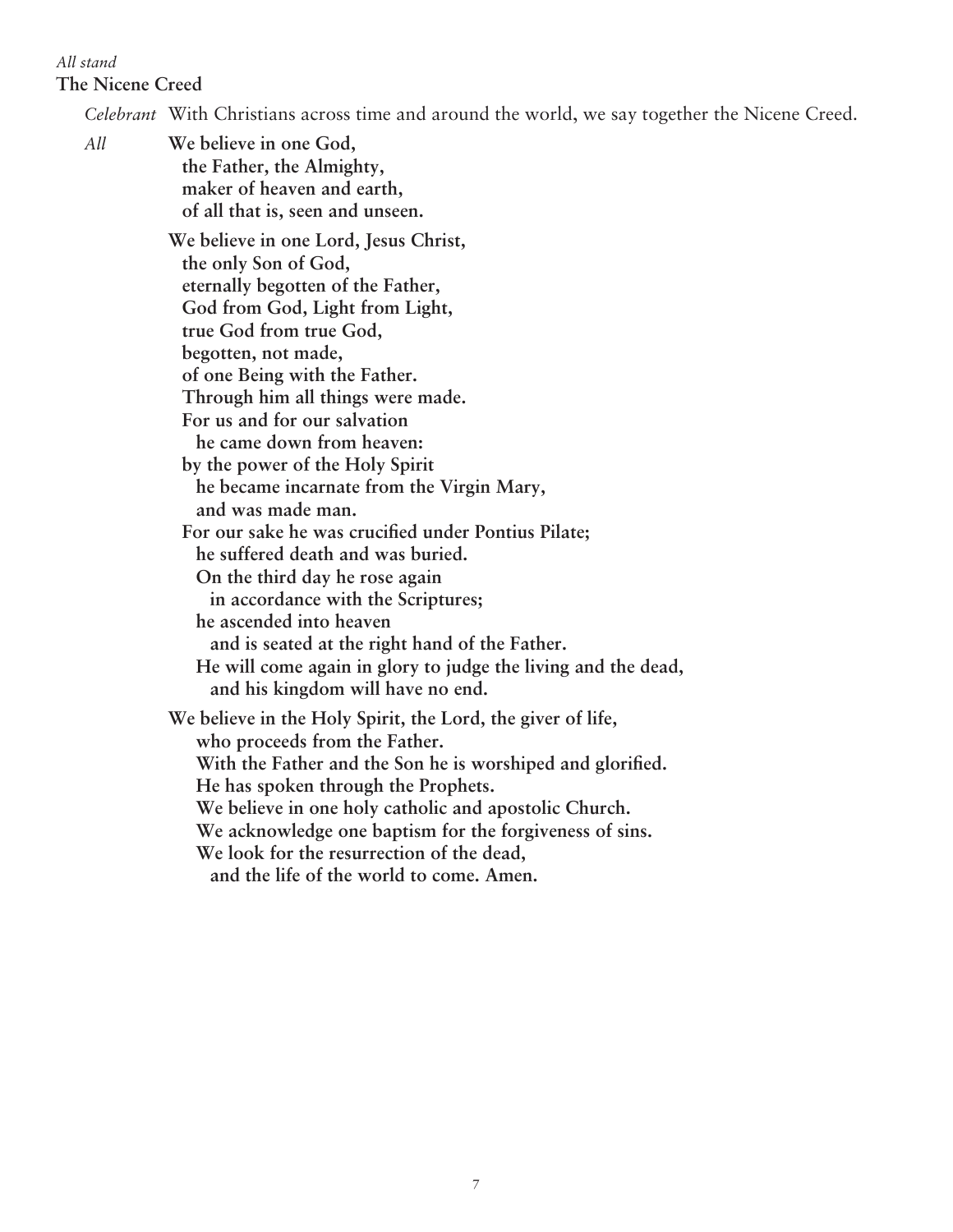# **The Prayers of the People**

| Celebrant          | Let us stand or kneel to pray.                                                                                                                                                                                                                    |  |
|--------------------|---------------------------------------------------------------------------------------------------------------------------------------------------------------------------------------------------------------------------------------------------|--|
|                    | In peace, we pray to you, Lord God.                                                                                                                                                                                                               |  |
| Intercessor<br>All | For all people in their daily life and work;<br>For our families, friends, and neighbors, and for those who are alone.                                                                                                                            |  |
| Intercessor<br>All | For this community, the nation, and the world;<br>On this Juneteenth weekend, we pray for healing from the sins of slavery;<br>For all who work for justice, freedom, and peace.                                                                  |  |
| Intercessor<br>All | For the just and proper use of your creation;<br>For the victims of hunger, fear, injustice, and oppression.                                                                                                                                      |  |
| Intercessor<br>All | For all who are in danger, sorrow, or any kind of trouble;<br>For those who minister to the sick, the friendless, and the needy.                                                                                                                  |  |
| Intercessor<br>All | For the peace and unity of the Church of God;<br>For the Anglican Communion of Churches and the Province of the Episcopal Church<br>of South Sudan.<br>For all who proclaim the Gospel, and all who seek the Truth.                               |  |
| Intercessor<br>All | For the Episcopal Church and Michael our Presiding Bishop;<br>for the Diocese of Atlanta and Robert our Bishop;<br>for this Cathedral parish and our ministry of the day: The Cathedral Prison Ministries<br>For all who serve God in the Church. |  |
| Intercessor        | For all those on our prayer list, including those with immediate needs or concerns:<br>Gene Paradise, St. Stephen's Episcopal Church (Vestavia Hills, AL)                                                                                         |  |
|                    | For the special needs and concerns of this congregation.                                                                                                                                                                                          |  |
|                    | The People may add further petitions, silently and aloud.                                                                                                                                                                                         |  |
| All                | Hear us, Lord;<br>For your mercy is great.                                                                                                                                                                                                        |  |
| Intercessor        | We thank you, Lord, for all the blessings of this life.                                                                                                                                                                                           |  |
|                    | On this Father's Day, we give thanks for all fathers,<br>and for those who have served as father figures in our lives.<br>The People may add thanksgivings.                                                                                       |  |
| All                | We will exalt you, O God our King;<br>And praise your Name for ever and ever.                                                                                                                                                                     |  |
| Intercessor        | We pray for all who have died, especially:<br>Rose Kouman, Jean Robertson;<br>that they may have a place in your eternal kingdom.                                                                                                                 |  |
|                    | We pray for Barrett Howell, in whose memory today's altar flowers are given.                                                                                                                                                                      |  |
|                    | The People may add further petitions.                                                                                                                                                                                                             |  |
| All                | Lord, let your loving-kindness be upon them;<br>Who put their trust in you.                                                                                                                                                                       |  |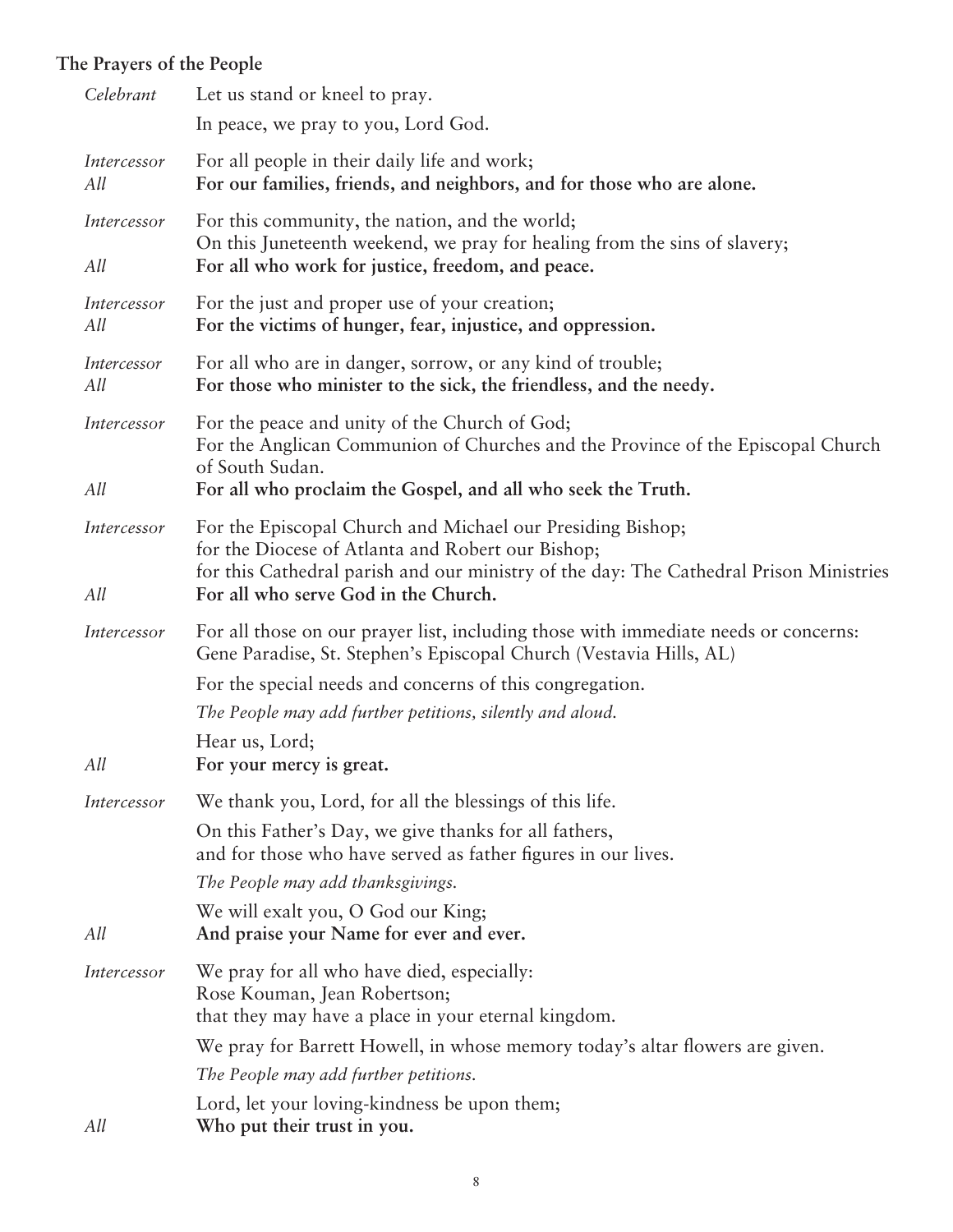*Celebrant* We pray to you also for the forgiveness of our sins.

*Silence may be kept.*

*All* **Have mercy upon us, most merciful Father; in your compassion forgive us our sins, known and unknown, things done and left undone; and so uphold us by your Spirit that we may live and serve you in newness of life, to the honor and glory of your Name; through Jesus Christ our Lord. Amen.**

### **The Absolution**

*Celebrant* Almighty God have mercy on you, forgive you all your sins through our Lord Jesus Christ, strengthen you in all goodness, and by the power of the Holy Spirit keep you in eternal life. **Amen.**

### **The Peace**

*The Celebrant says*

The peace of the Lord be always with you.

*All* **And also with you.**

### **The Parish Notices**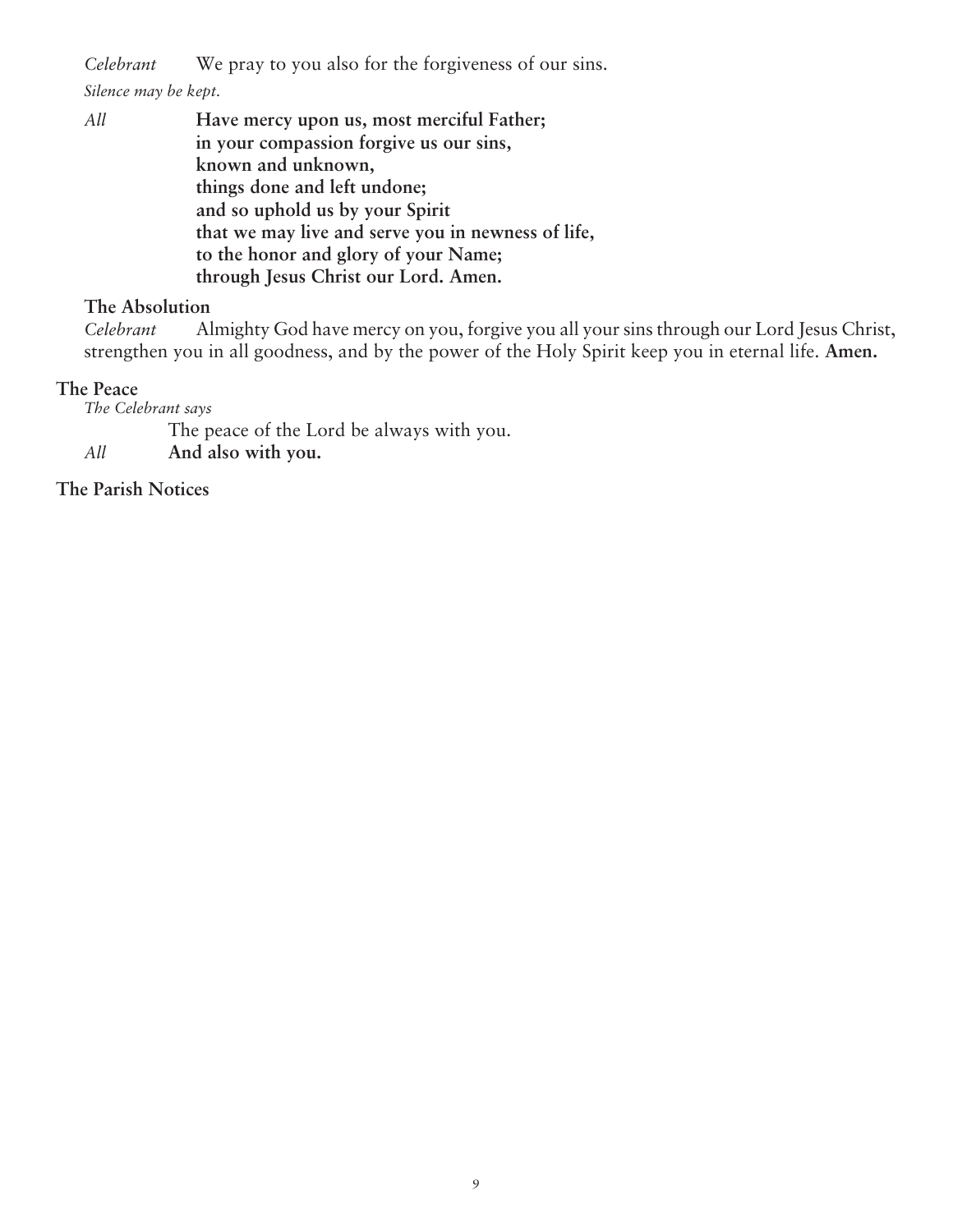### *For Immediate Needs*

*Gene Paradise St. Stephen's Episcopal Church (Vestavia Hills, AL)*

### *Long Term Prayers*

*R. Huntley Allen Penny Barnett Emily Bennett Perry Benton Virginia Bicksler Jeff Bonnell Heather Clark Lawrence Cowart Paula Cowart Sharon Crews The Crossley Family Jerri Darnell Marg Denny Terry Dornbush Sarah duBignon Deborah Ellington Ruth Fuqua Libby Gilmore Charles Hicks, Jr. Karen Howard Jane Jones Louise Kan Jane Knight Lisa Krysiak Bonnie Lamberth Marion Losnick Jill Mahaffey Tommy Mason Carol McDonald Glenn Miller Susan Myers Jim Myrick Charlie Neal Marian Palmore Ginna Pope Rubye & Wayne Reid Lorraine Reynolds*

*Agnes Elizabeth Robertson Nora Robillard Betty Roper Peter & Kay Sanders Louis "Skip" Schueddig Julie Sutton Rose Mary Thompson Tommy Truesdale Ron Wallace Faye Van Winkle For Family & Friends Nathaniel Adams Melody Badger Bettina Bass Amy Bradley Lisa Bradshaw Lila Jo Callaway Lindsay Chapman Marie Corrigan Ava Corroon Bob Crawford Judy Crosby Easton Matthew Dyas Dan Elson Jack Flanigan Jackson Francis Carleton Fuller Theresa Gent Mark Goodwin Laura Groseth Vicky Haard Janet Haldeman Debbie Hardegree Don Harp III Vivian Hartz Martha Heinze* 

*Cadel Ingraham Tom Jones Erin Karch Kennedy Skye Kennedy Robin Kemp Patrick Kilian Rita Lewis Pete Livezey Lauren Makhlouf Pat Martin Christopher McCullough Jan McPherson Ruth Ann Metcalf Montserrat Miller The Mills Family Betsy Moore Malcolm A. Moore Linus Nickel Bess O'Connor Bill Poole Betty Preston Carter Randall Bobbie Rowe Einar Sagstuen James Sands Gary Schiff Betty Shelton Sam Sheridan Denise Siers Don Smith Kathryn Snider Lauren Stice Yvonne Tate Pierson Thames Bryson Thomas Olive Toy Cheryl Waybright Evelyn Williams Harris Wilson Bill Woodring Whit A. Wright Hollis Youngner*

*Eboni & Everton Heron*

*Sally Herring Gayle Higley Eric Hilkman William Hudson*

*Beth Ingle*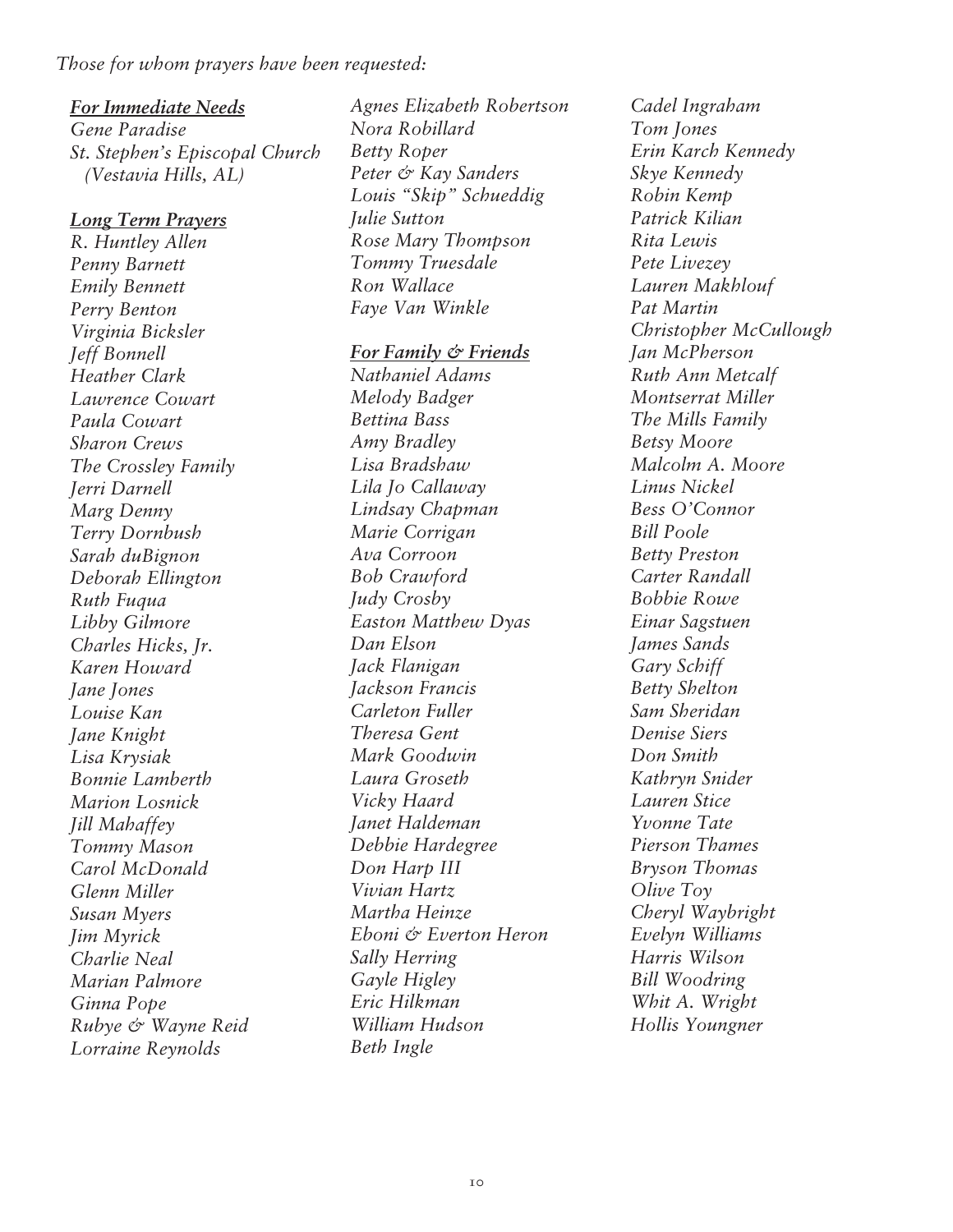# THE HOLY COMMUNION

### **The Offertory**

**The Offertory Anthem** *music: Stephen Paulus (1949-2014), The Road Home words: Michael Dennis Browne (b. 1940)*

Tell me where is the road I can call my own, That I left, that I lost so long ago? All these years I have wandered, oh when will I know There's a way, there's a road that will lead me home?

After wind, after rain, when the dark is done, As I wake from a dream in the gold of day, Through the air there's a calling from far away, There's a voice I can hear that will lead me home.

Rise up, follow me, come away is the call, With love in your heart as the only song; There is no such beauty as where you belong, Rise up, follow me, I will lead you home.

**The Presentation: Hymn 296** *music: Engelberg, Charles Villiers Stanford (1852–1924) words: John Brownlow Geyer (1932-2020), alt.*

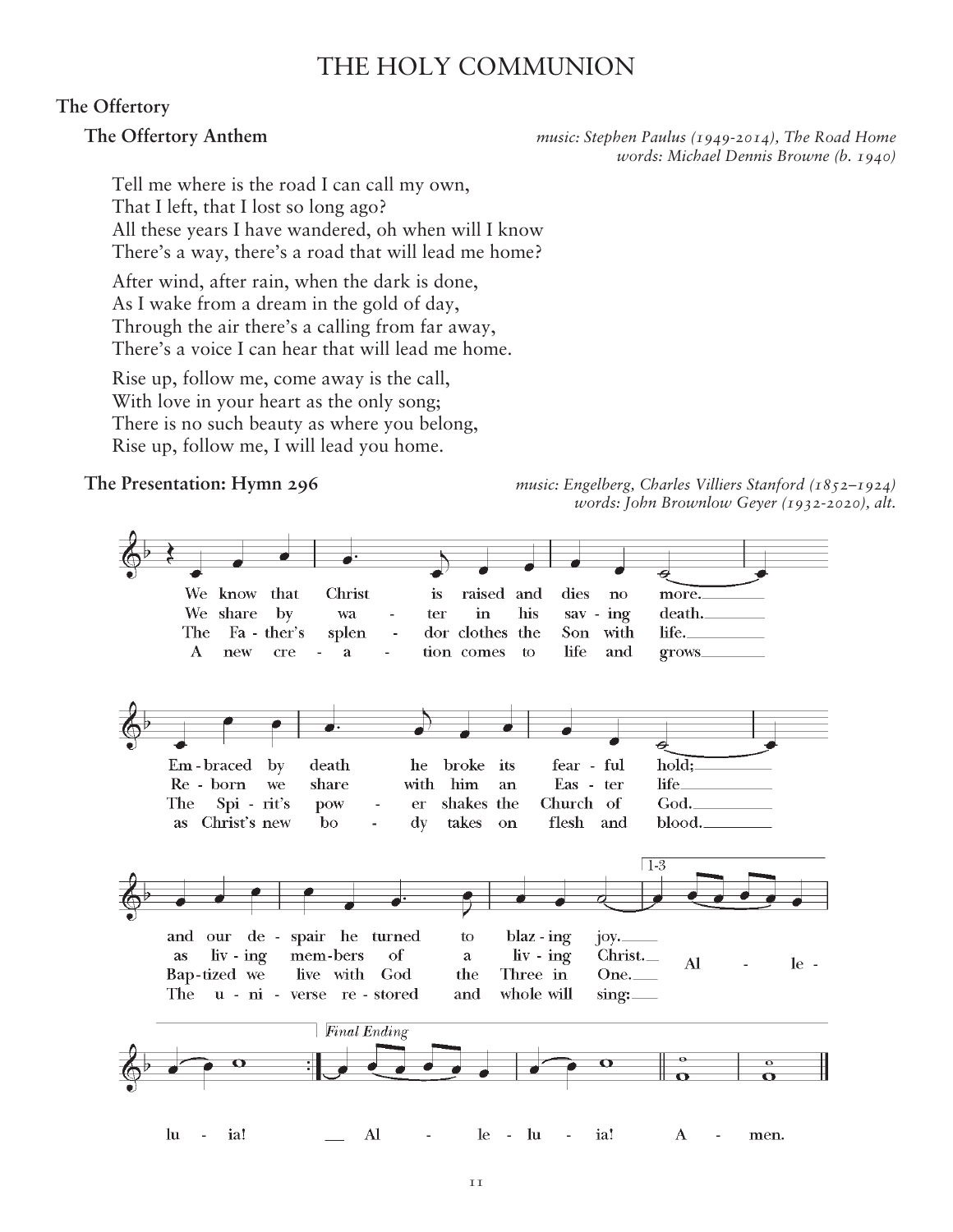**The Great Thanksgiving Eucharistic Prayer B,** *The Book of Common Prayer* **(BCP), p. 367** *Celebrant* The Lord be with you. *All* **And also with you.** *Celebrant* Lift up your hearts. *All* **We lift them to the Lord.** *Celebrant* Let us give thanks to the Lord our God.

*All* **It is right to give God thanks and praise.**

*Celebrant* It is right, and a good and joyful thing, always and everywhere to give thanks to you, Father Almighty, Creator of heaven and earth.

For you are the source of light and life; you made us in your image, and called us to new life in Jesus Christ our Lord.

Therefore we praise you, joining our voices with Angels and Archangels and with all the company of heaven, who for ever sing this hymn to proclaim the glory of your Name:

**The Sanctus and Benedictus** *setting: S-129, Robert Powell (b. 1932)*



### *All stand or kneel.*

*Celebrant* We give thanks to you, O God, for the goodness and love which you have made known to us in creation; in the calling of Israel to be your people; in your Word spoken through the prophets; and above all in the Word made flesh, Jesus, your Son. For in these last days you sent him to be incarnate from the Virgin Mary, to be the Savior and Redeemer of the world. In him, you have delivered us from evil, and made us worthy to stand before you. In him, you have brought us out of error into truth, out of sin into righteousness, out of death into life.

On the night before he died for us, our Lord Jesus Christ took bread; and when he had given thanks to you, he broke it, and gave it to his disciples, and said, "Take, eat: This is my Body, which is given for you. Do this for the remembrance of me."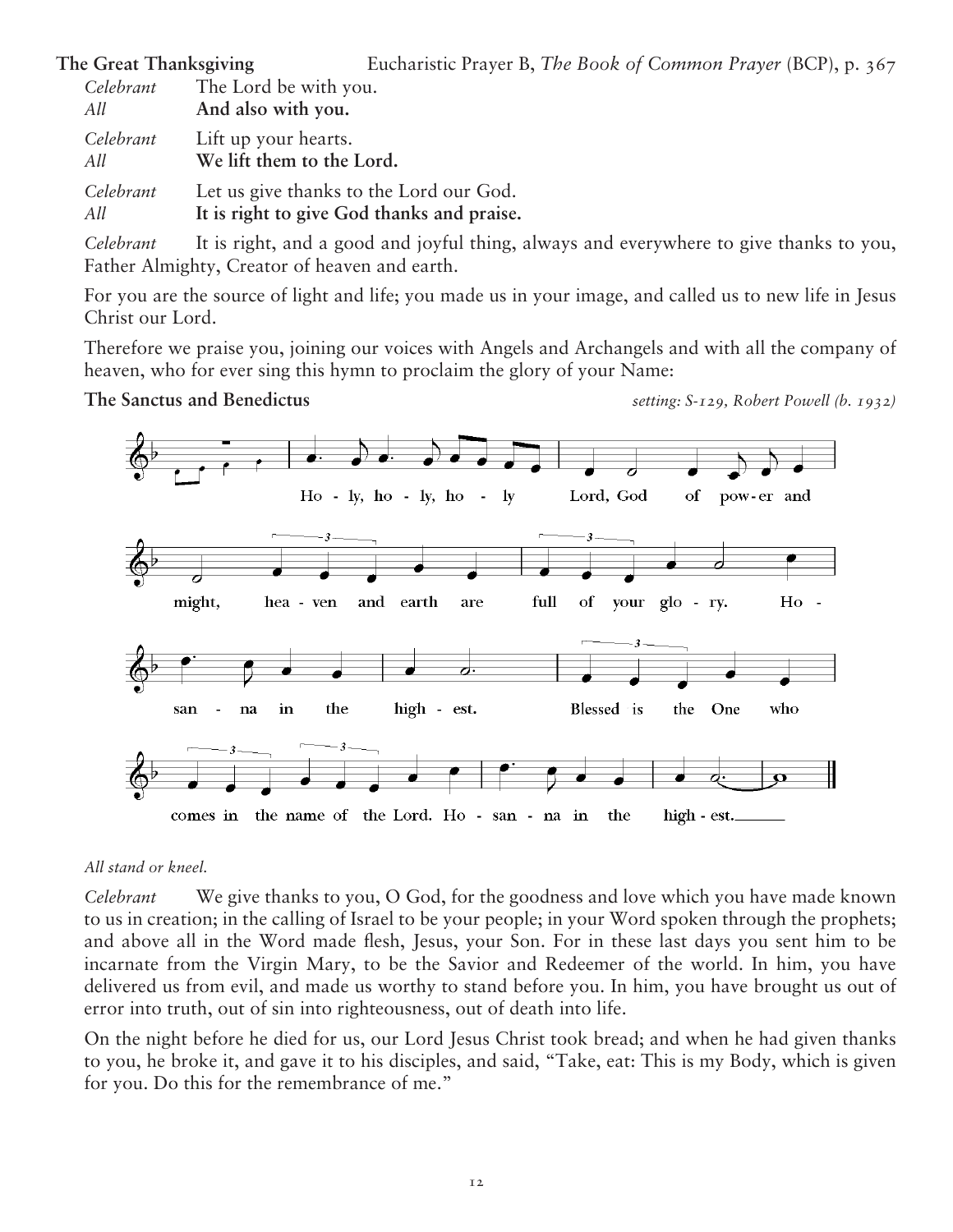After supper he took the cup of wine; and when he had given thanks, he gave it to them, and said, "Drink this, all of you: This is my Blood of the new Covenant, which is shed for you and for many for the forgiveness of sins. Whenever you drink it, do this for the remembrance of me."

Therefore, according to his command, O Father,

*All* **We remember his death, We proclaim his resurrection, We await his coming in glory;**

*Celebrant* And we offer our sacrifice of praise and thanksgiving to you, O Lord of all; presenting to you, from your creation, this bread and this wine.

We pray you, gracious God, to send your Holy Spirit upon these gifts that they may be the Sacrament of the Body of Christ and his Blood of the new Covenant. Unite us to your Son in his sacrifice, that we may be acceptable through him, being sanctified by the Holy Spirit. In the fullness of time, put all things in subjection under your Christ, and bring us to that heavenly country where, with all your saints, we may enter the everlasting heritage of your sons and daughters; through Jesus Christ our Lord, the firstborn of all creation, the head of the Church, and the author of our salvation.

By Christ, and with Christ, and in Christ, in the unity of the Holy Spirit all honor and glory is yours, Almighty Father, now and for ever. **AMEN.**

And now, as our Savior Christ has taught us, we are bold to say,

### **The Lord's Prayer**

**Our Father, who art in heaven, hallowed be thy Name, thy kingdom come, thy will be done, on earth as it is in heaven. Give us this day our daily bread. And forgive us our trespasses, as we forgive those who trespass against us. And lead us not into temptation, but deliver us from evil. For thine is the kingdom, and the power, and the glory, for ever and ever. Amen.**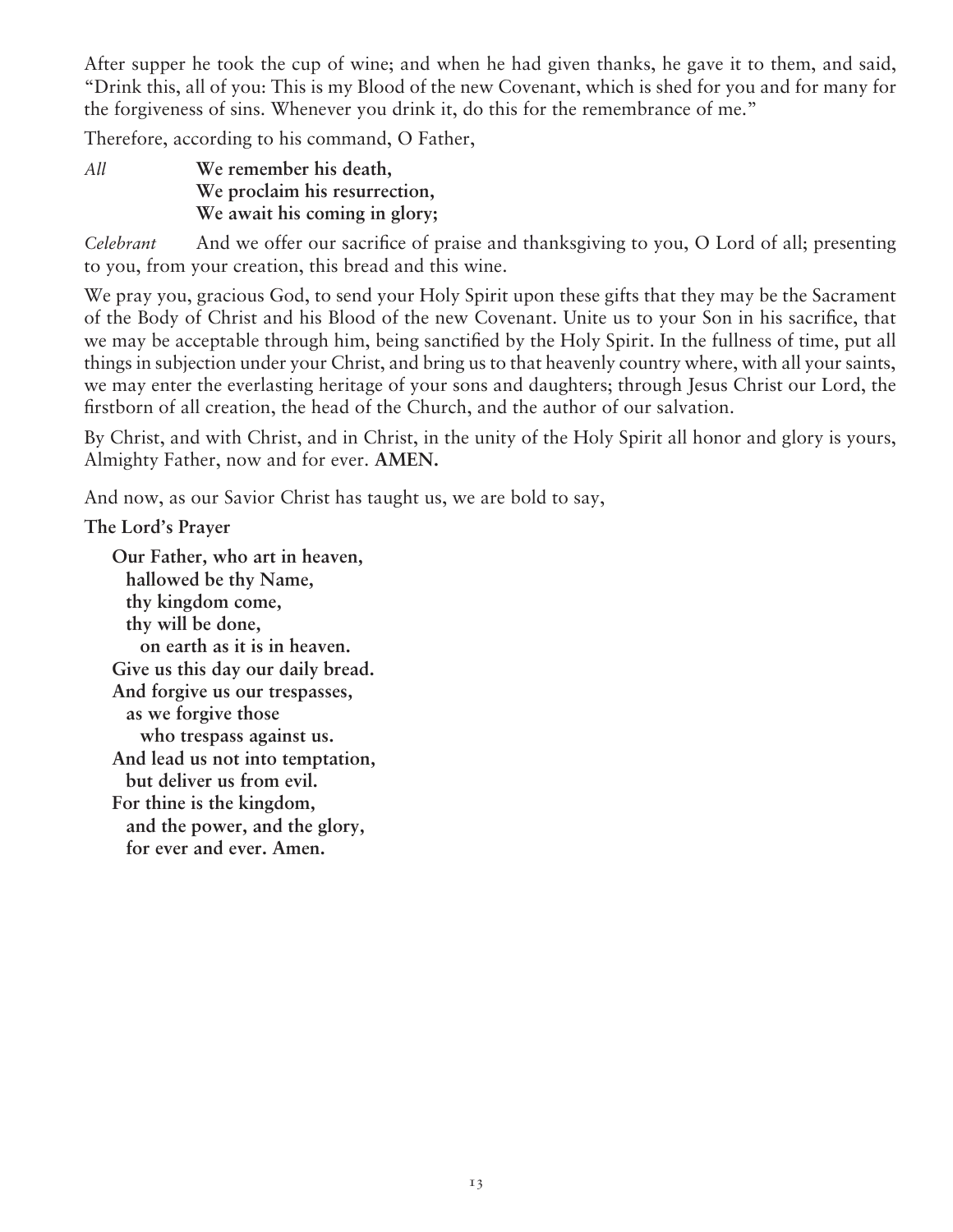# *All sing*

**The Breaking of the Bread: Hymn 301** *music: Rendez a Dieu, melody att. Louis Bourgeois (1510?-1561?) words: Reginald Heber (1783-1826)*



### **The Communion**

*All may receive the consecrated bread and wine of the Eucharist. You may receive at the altar or at floor-level stations. Stand or kneel and receive the bread (a wafer) in the palm of your hand. Gluten-free wafers are available upon request. Receive the wine either by drinking from the cup (guiding it to your lips) or by touching the wafer lightly to the wine. If you desire to receive a blessing, cross your arms across your chest.*

| <b>Communion Anthem</b>              | music: Maurice Duruflé (1902-1986), Agnus Dei, from Messe cum jubilo |
|--------------------------------------|----------------------------------------------------------------------|
| Agnus Dei, qui tollis peccata mundi: | Lamb of God, who takest away the sins of the world,                  |
| Miserere nobis.                      | have mercy upon us.                                                  |
| Agnus Dei, qui tollis peccata mundi: | Lamb of God, who takest away the sins of the world,                  |
| Miserere nobis.                      | have mercy upon us.                                                  |
| Agnus Dei, qui tollis peccata mundi: | Lamb of God, who takest away the sins of the world,                  |
| dona nobis pacem.                    | grant us peace.                                                      |
|                                      |                                                                      |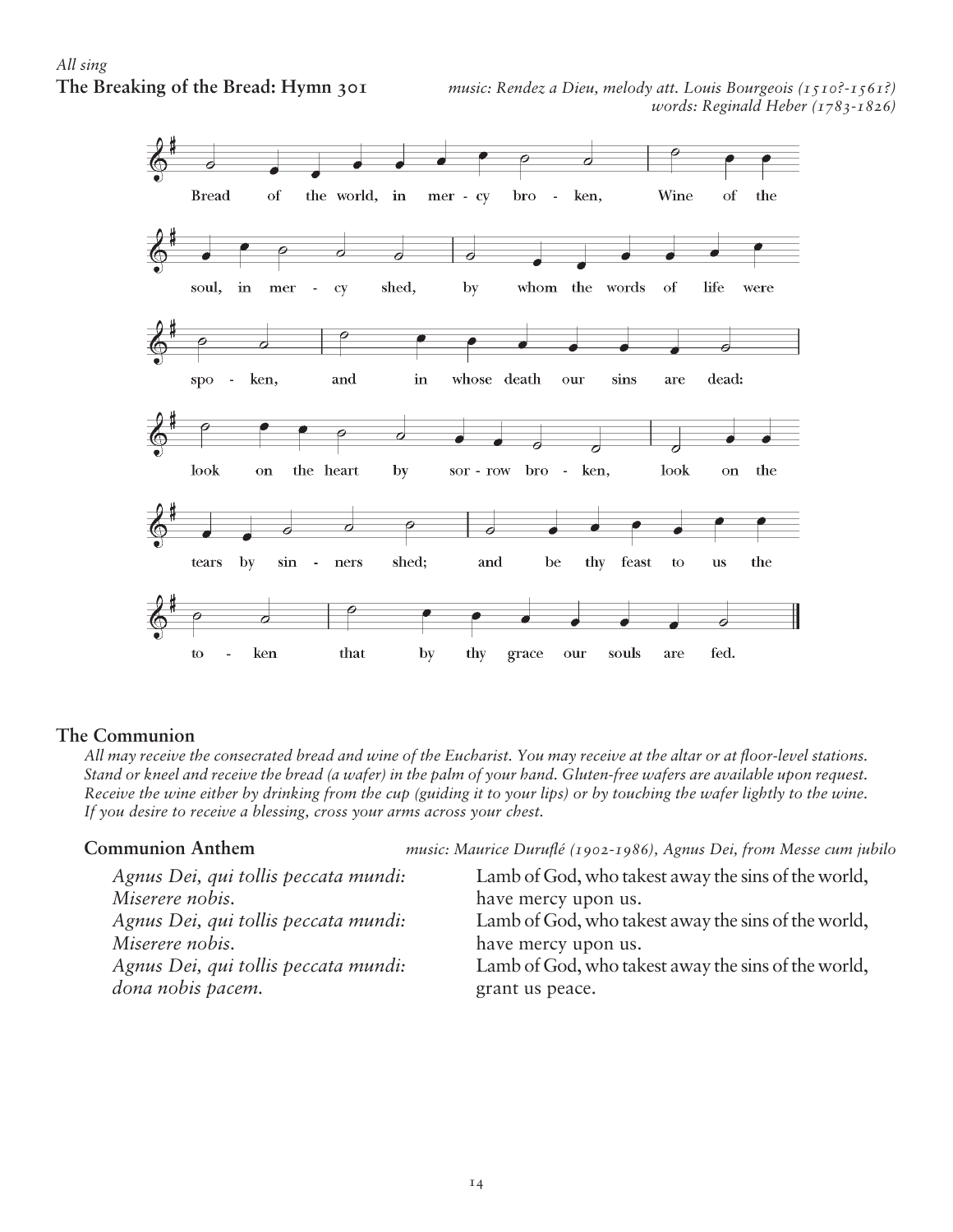*All sing the*

**Communion Hymn: 587** *music: Rhosymedre, John Edwards (1806-1885) words: F. Bland Tucker (1895-1984)*

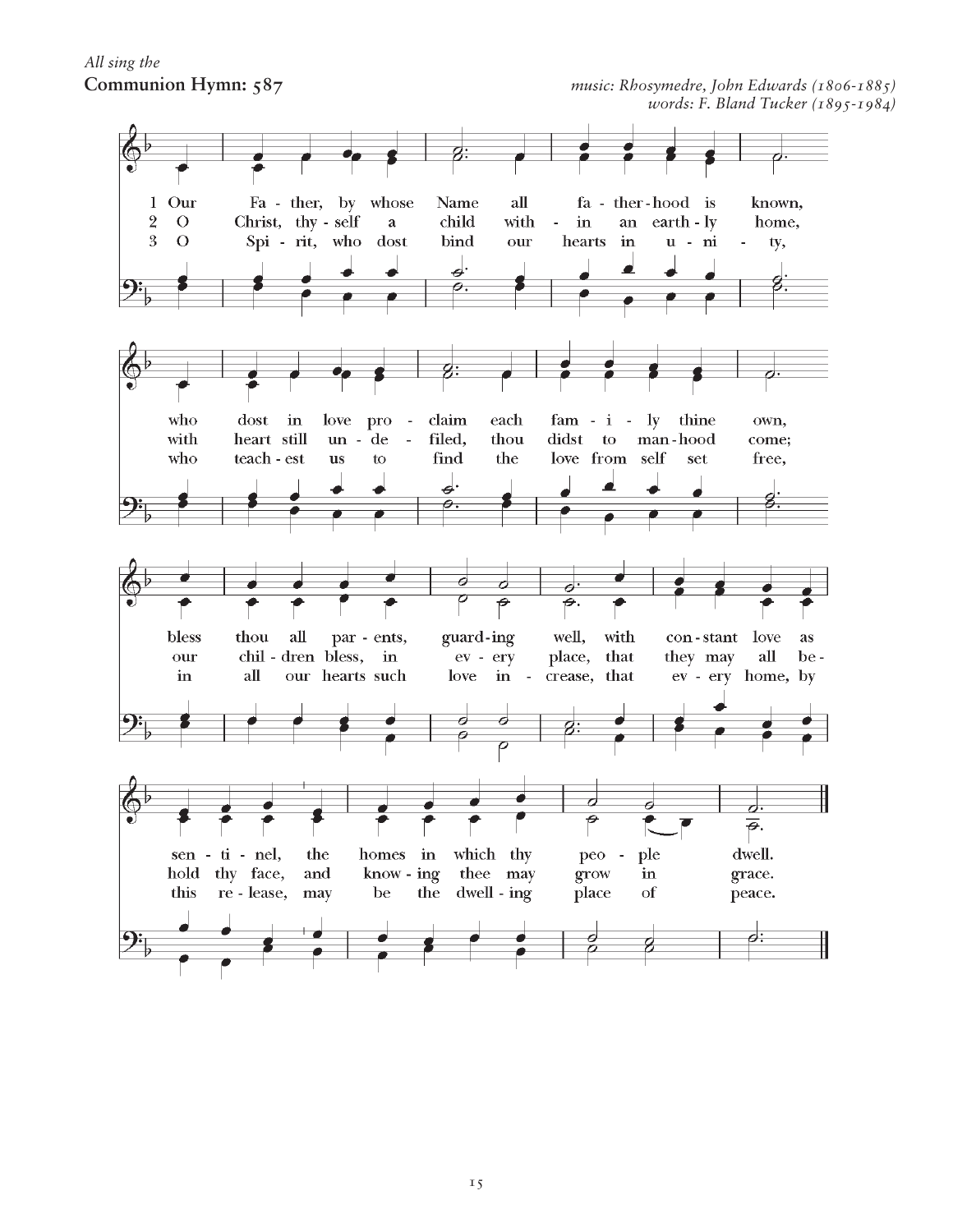# **The Postcommunion Prayer**

| Celebrant | Let us pray.                                        |
|-----------|-----------------------------------------------------|
| All       | Almighty and everliving God,                        |
|           | we thank you for feeding us with the spiritual food |
|           | of the most precious Body and Blood                 |
|           | of your Son our Savior Jesus Christ;                |
|           | and for assuring us in these holy mysteries         |
|           | that we are living members of the Body of your Son, |
|           | and heirs of your eternal kingdom.                  |
|           | And now, Father, send us out                        |
|           | to do the work you have given us to do,             |
|           | to love and serve you                               |
|           | as faithful witnesses of Christ our Lord.           |
|           | To him, to you, and to the Holy Spirit,             |
|           | be honor and glory, now and for ever. Amen.         |

**The Blessing**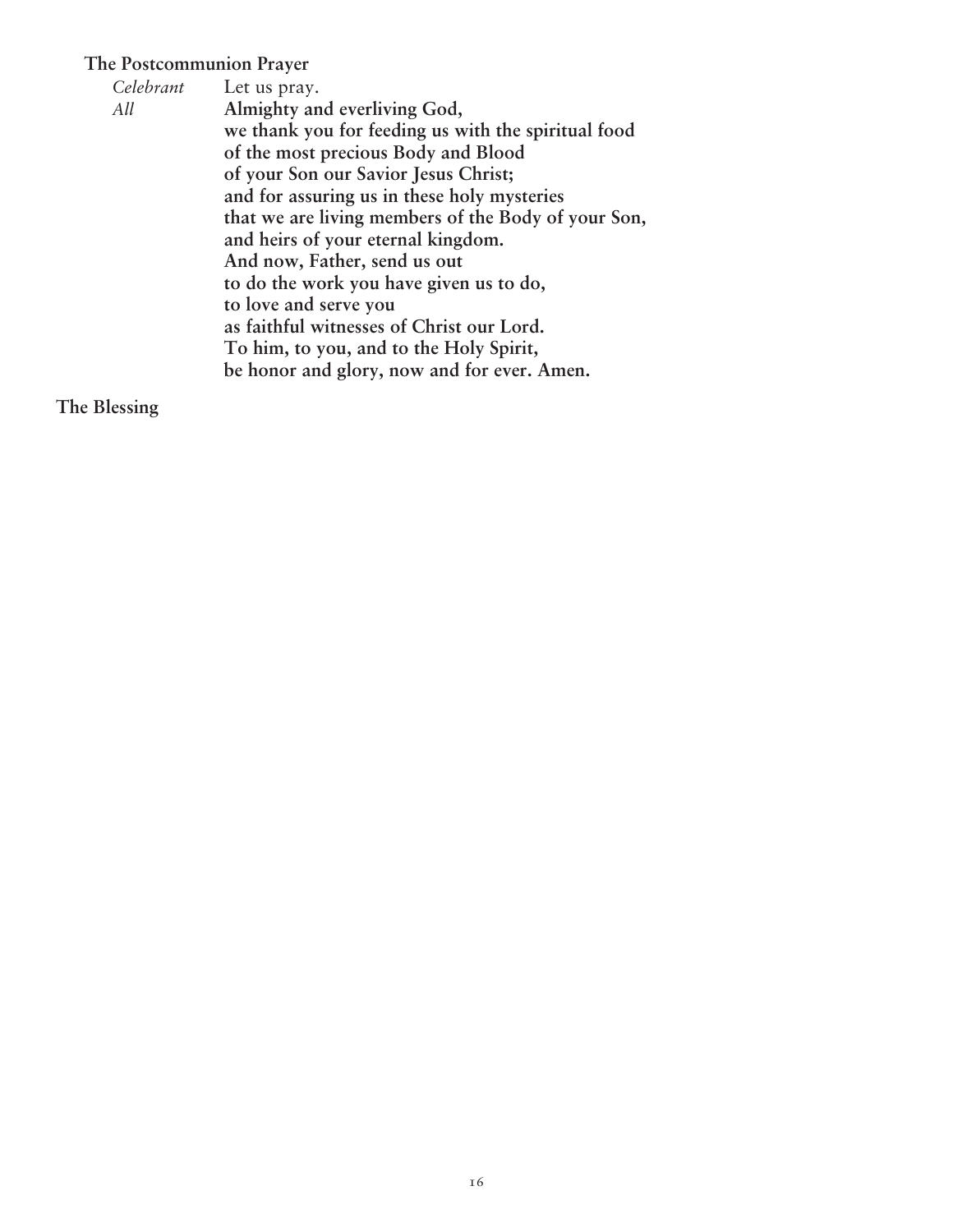**The Processional: Hymn 432** *music: Laudate Dominum, Charles Hubert Hastings Parry (1848–1918) words: Henry Williams Baker (1821–1877), alt.; based on Psalms 148 and 150*

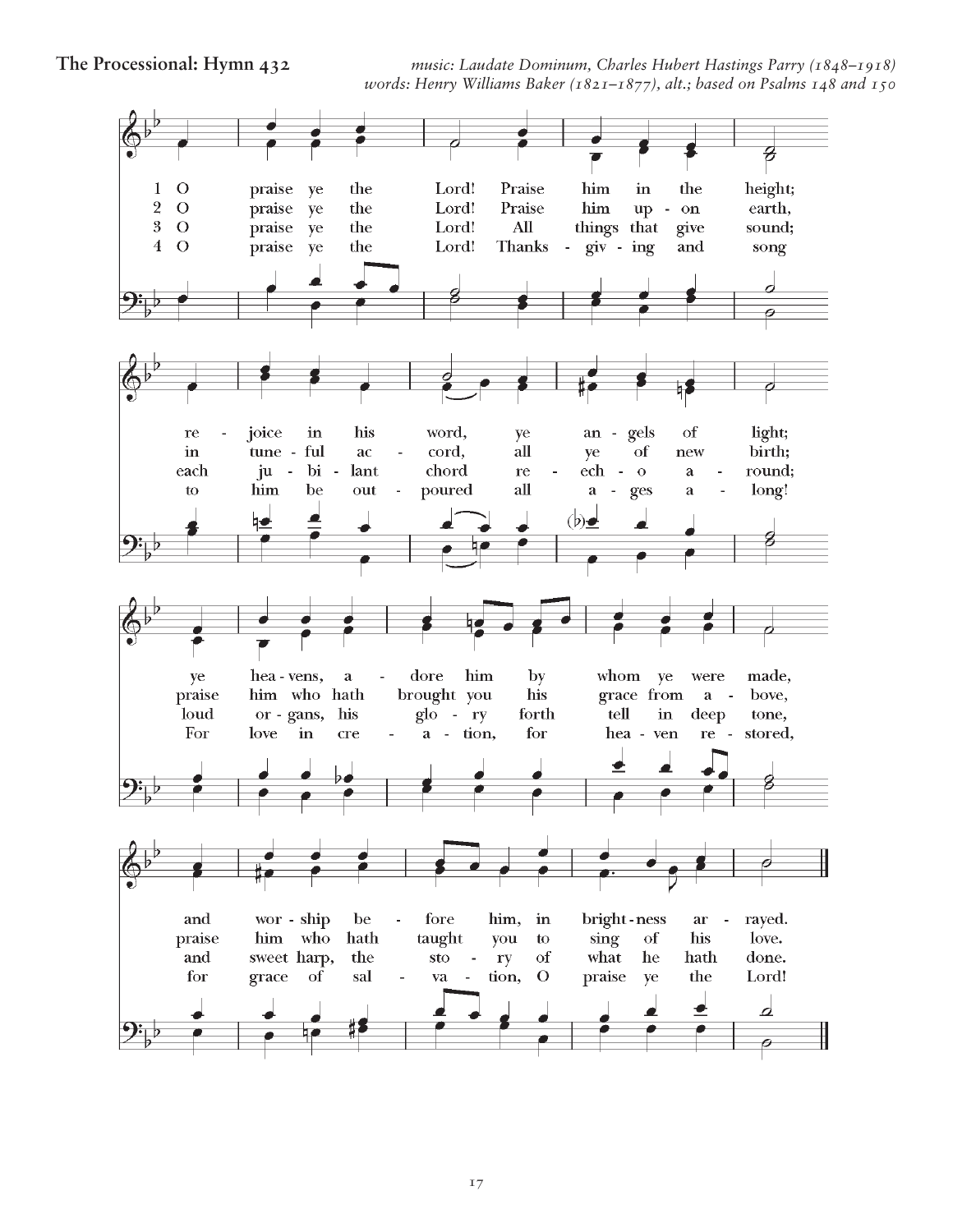### **The Dismissal**

*Deacon* Go in peace to love and serve the Lord. *All* **Thanks be to God.** 

### **Voluntary**

*Everyone Dance (*from *Five Dances for Organ)* Calvin Hampton (1938-1984)

All music is reprinted by permission under ONE LICENSE (license number A-717455). Music from *The Hymnal 1982* © Church Publishing, Inc., unless noted otherwise below: Hymn 296 words used by permission of the author.

X X X

### **THE CATHEDRAL OF ST. PHILIP**

The Very Reverend Samuel G. Candler, *Dean* Dale Adelmann, Ph.D., *Canon for Music*  The Reverend Lauren R. Holder, *Canon for Community and Education* The Reverend George M. Maxwell, Jr., *Vicar* The Reverend Julia B. Mitchener, *Canon for Mission* The Reverend Catherine Zappa, *Canon for Liturgy and Pastoral Care* The Reverend Deacon Juan Sandoval, *Deacon for Hispanic Ministries* The Reverend Theophus "Thee" Smith, Ph.D., *Priest Associate* Mr. Ward Bondurant, *Senior Warden* Mr. Samuel T. Wilmoth, *Junior Warden*

2744 Peachtree Road, NW ∙ Atlanta, GA ∙ 30305-2920 ∙ (404) 365-1000 **www.cathedralATL.org**